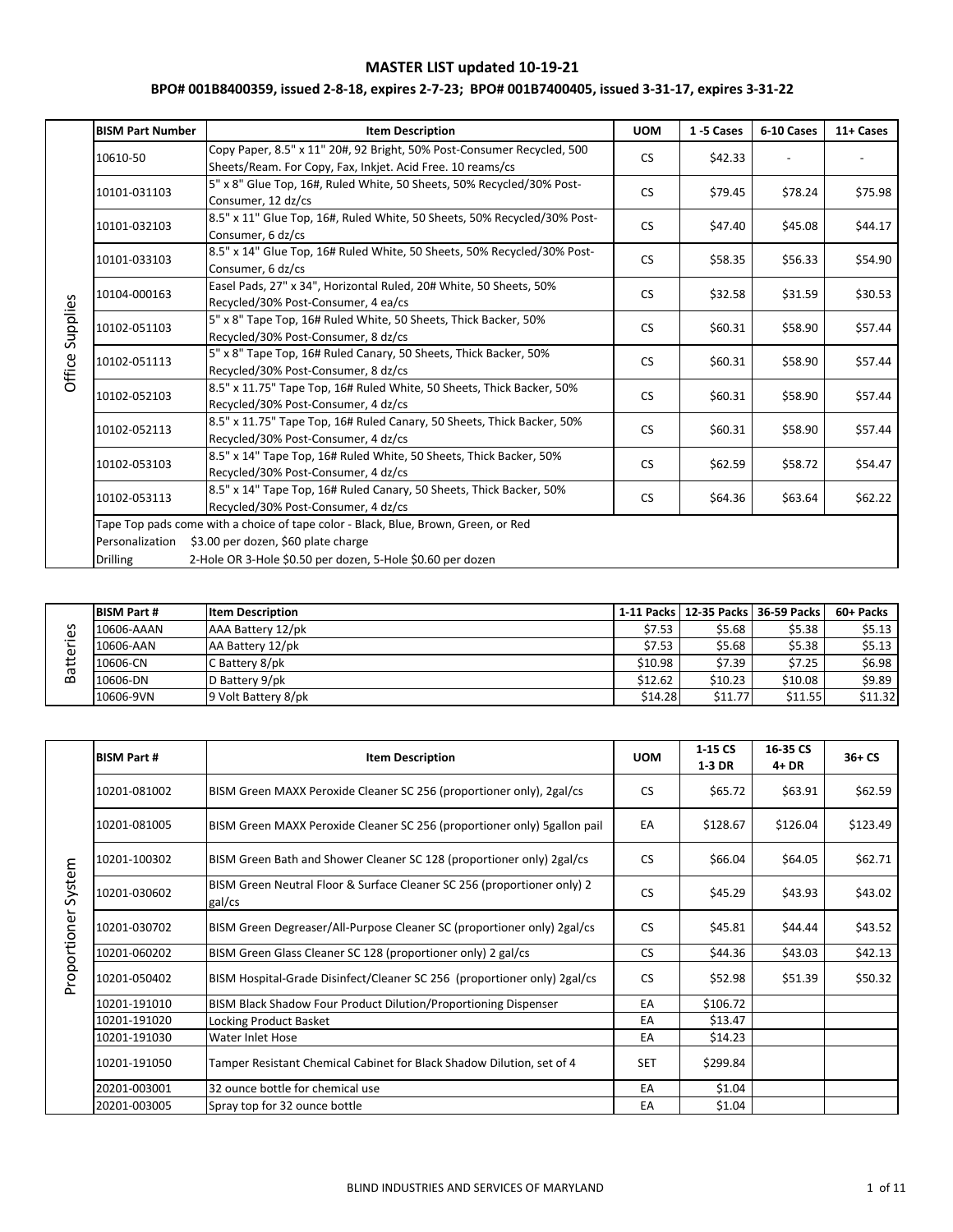|               | <b>BISM Part #</b> | <b>Item Description</b>                                                                                                   | <b>UOM</b> | 1-15 CS<br>1-3 DR | 16-35 CS<br>$4+DR$       | $36+CS$                  |
|---------------|--------------------|---------------------------------------------------------------------------------------------------------------------------|------------|-------------------|--------------------------|--------------------------|
|               | 10201-050104       | BISM Hospital-Grade Disinfectant/Cleaner SC 128, 4gal/cs                                                                  | <b>CS</b>  | \$50.32           | \$47.85                  | \$45.86                  |
|               | 10201-050155       | BISM Hospital-Grade Disinfectant/Cleaner SC 128, 55 gallon drum                                                           | <b>DR</b>  | \$370.40          | \$344.48                 |                          |
|               | 10201-050303       | Ultimate II- BISM Hospital-Grade Disinfectant/Cleaner RTU 12qt/cs                                                         | <b>CS</b>  | \$42.77           | \$41.06                  | \$39.36                  |
|               | 10201-050304       | Ultimate II- BISM Hospital-Grade Disinfectant/Cleaner RTU 4ga/cs                                                          | <b>CS</b>  | \$48.67           | \$46.96                  | \$45.02                  |
|               | 10201-050355       | Ultimate II- BISM Hospital-Grade Disinfectant/Cleaner RTU 55 gallon drum                                                  | <b>DR</b>  | \$404.98          | \$376.63                 |                          |
|               | 10201-050512       | Disinfecting Hospital Surgical Wipes 240 wipes/tub 12 tubs/cs                                                             | <b>CS</b>  | \$116.28          | $\overline{\phantom{a}}$ | $\overline{\phantom{a}}$ |
| Disinfectants | 10201-151014       | BISM BRUTAB, Disinfectant/Bleach Replacement, 256 tablets/bottle, 6/cs                                                    | <b>CS</b>  | \$191.30          | \$184.60                 | \$176.96                 |
|               | 10201-081104       | BISM Green MAXX Peroxide Cleaner SC 128, 4gal/cs                                                                          | <b>CS</b>  | \$87.57           | \$84.52                  | \$81.02                  |
|               | 10201-151008       | Clorox Healthcare Germicidal Disinfectant C-Diff kill RTU (DISPATCH) 6qt/cs                                               | <b>CS</b>  | \$84.14           | \$81.92                  |                          |
|               | 10201-151004       | Clorox Healthcare Germicidal Disinfectant C-Diff kill RTU (DISPATCH) 4gal/cs                                              | <b>CS</b>  | \$97.02           | \$92.76                  |                          |
|               | 10201-050603       | Purell Surface Spray Disinfectant - Covid Kill Claim, 6qt/cs                                                              | <b>CS</b>  | \$43.50           | $\overline{\phantom{0}}$ |                          |
|               | 10201-050604       | PURELL Surface Spray - Gallon Refills, 4gal/cs                                                                            | <b>CS</b>  | \$66.84           |                          |                          |
|               | 10201-100304       | BISM Green Bath and Shower Cleaner SC, 4gal/cs                                                                            | <b>CS</b>  | \$114.95          | \$111.03                 | \$107.11                 |
|               | 10201-100304R      | BISM Green Bath and Shower Cleaner SC (RTU), 4gal/cs                                                                      | <b>CS</b>  | \$39.75           | \$38.36                  | \$36.78                  |
|               | 10201-100303       | BISM Green Bath and Shower Cleaner SC (RTU), 12qt/cs                                                                      | <b>CS</b>  | \$43.06           | \$41.77                  | \$39.83                  |
|               | 10201-050506       | PURELL Surface Disinfecting Wipes, 7" X 8", 110 wipes/canister, NO RINSE,<br>30 second COVID kill claim 6 canisters/cases | <b>CS</b>  | \$65.23           |                          | \$61.66                  |

| S<br>∽<br>Φ | <b>BISM Part #</b> | <b>Item Description</b>                                                | <b>UOM</b> | $1-15CS$<br>$1-3$ DR | 16-35 CS<br>$4+DR$ | $36+CS$ |
|-------------|--------------------|------------------------------------------------------------------------|------------|----------------------|--------------------|---------|
| ᡕᠣ          |                    |                                                                        |            |                      |                    |         |
| ω           | 10201-030304       | BISM Pine Fresh - Pine Scented Floor & Surface Cleaner, 4gal/cs        | CS         | \$38.91              | \$37.74            | \$36.96 |
| ᡴᠦ<br>ٮ     | 10201-030355       | BISM Pine Fresh - Pine Scented Floor & Surface Cleaner, 55 gallon drum | DR         | \$229.30             | \$213.25           |         |
| ω           | 10201-031604       | BISM Green Neutral Floor & Surface Cleaner SC 128, 4gal/cs             | CS         | \$48.07              | \$46.37            | \$44.46 |
|             | 10201-040304       | BISM Green Neutral Floor Cleaner/Maintainer 128, 4 gal/cs              | CS         | \$48.83              | \$46.96            | \$44.87 |

|        | <b>BISM Part #</b> | <b>Item Description</b>                                      | <b>UOM</b> | 1-15 CS  | 16-35 CS | $36+CS$  |
|--------|--------------------|--------------------------------------------------------------|------------|----------|----------|----------|
| S      |                    |                                                              |            | 1-3 DR   | $4+DR$   |          |
| ō<br>Ō | 10201-020204       | BISM Checkmate - Rinse Free Low Odor Stripper 4gal/cs        | CS         | \$60.15  | \$58.04  | \$55.64  |
| Q      | 10201-020255       | BISM Checkmate - Rinse Free Low Odor Stripper 55 gallon drum | DR         | \$580.82 | \$538.89 |          |
| 5      | 10201-020104       | BISM Expose - Rinse Free Low Odor Stripper, 4gal/cs          | CS         | \$47.51  | \$45.94  | \$44.04  |
| Ō      | 10201-020155       | BISM Expose - Rinse Free Low Odor Stripper 55 gallon drum    | DR         | \$481.77 | \$448.05 |          |
|        | 10201-020603       | BISM One Quart Wonder, Low Odor Stripper, 12qt/cs            | CS         | \$108.00 | \$105.93 | \$101.54 |
|        | 10201-020404       | BISM Green Stripper - Green Certified, 4gal/cs               | CS         | \$79.87  | \$76.68  | \$73.31  |

|            | <b>BISM Part #</b> | <b>Item Description</b>                                         | <b>UOM</b> | 1-15 CS<br>1-3 DR | 16-35 CS<br>$4+DR$ | $36+CS$ |
|------------|--------------------|-----------------------------------------------------------------|------------|-------------------|--------------------|---------|
| δЭ         | 10201-010104       | Reflections - High Gloss Floor Finish, 4gal/cs                  | CS         | \$70.59           | \$68.20            | \$63.27 |
|            | 10201-010155       | Reflections - High Gloss Floor Finish, 55 gallon drum           | DR         | \$735.87          | \$684.36           |         |
| inish      | 10201-010505       | BISM Contractor Floor Finish, 5 gallon pail                     | EA         | \$80.26           | \$77.99            | \$74.86 |
| ட<br>┶     | 10201-010604       | Spotlight - High Solids Floor Finish, 4gal/cs                   | <b>CS</b>  | \$80.93           | \$78.09            | \$74.86 |
| <u>ool</u> | 10201-010704       | BISM Green Zinc-Free Floor Finish, 4gal/cs                      | CS         | \$84.40           | \$81.45            | \$78.08 |
| 匸          | 10201-010755       | BISM Green Zinc-Free Floor Finish, 55 gallon drum               | DR         | \$928.99          | \$892.63           |         |
|            | 10201-010804       | BISM Red Diamond, Concrete & Terrazzo Daily Maintainer, 4gal/cs | CS         | \$88.98           | \$86.80            | \$85.38 |
|            | 10201-010904       | BISM Solitaire, Concrete & Terrazzo Restorer, 4gal/cs           | CS         | \$60.75           | \$58.45            | \$56.38 |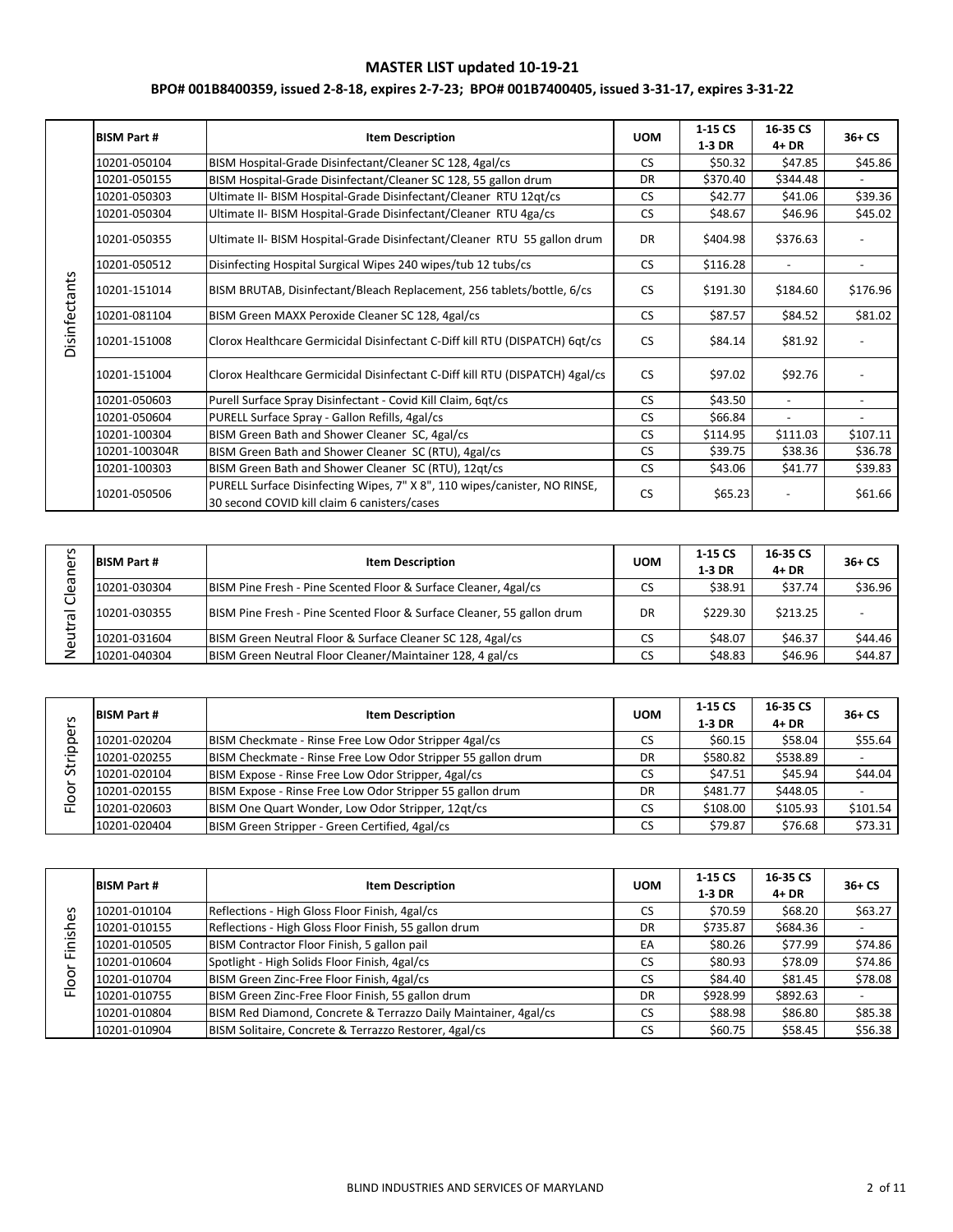|             | <b>BISM Part #</b> | <b>Item Description</b>                                                        | <b>UOM</b> | 1-15 CS<br>1-3 DR | 16-35 CS<br>$4+DR$       | $36 + CS$      |
|-------------|--------------------|--------------------------------------------------------------------------------|------------|-------------------|--------------------------|----------------|
|             | 10201-030704       | BISM Green Degreaser/All-Purpose Cleaner SC 128, 4gal/cs                       | <b>CS</b>  | \$79.61           | \$77.33                  | \$74.32        |
|             | 10201-030704R      | BISM Green Degreaser/All-Purpose Cleaner RTU, 1 gal/cs                         | <b>CS</b>  | \$31.47           | \$30.48                  | \$29.19        |
|             | 10201-030703       | BISM Green Degreaser/All-Purpose Cleaner RTU, 12qt/cs                          | <b>CS</b>  | \$41.16           | \$39.72                  | \$38.19        |
| Deodorizers | 10201-030755       | BISM Green Degreaser/Soot Carbon Remover Tunnel Wash SC 128, 55 gallon<br>drum | <b>DR</b>  | \$595.61          | \$555.97                 |                |
|             | 10201-030403       | Orange-D II - Citrus Cleaner/Degreaser, 12qt/cs                                | <b>CS</b>  | \$46.13           | \$43.36                  | $\overline{a}$ |
|             | 10201-060204       | BISM Green Glass Cleaner SC 128, 4gal/cs                                       | <b>CS</b>  | \$82.08           | \$79.21                  | \$76.33        |
|             | 10201-060204R      | BISM Green Glass Cleaner, RTU, 4gal/cs                                         | <b>CS</b>  | \$26.41           | \$25.48                  | \$24.56        |
| ∞           | 10201-060203       | BISM Green Glass Cleaner, RTU, 12qt/cs                                         | <b>CS</b>  | \$29.47           | \$28.95                  | \$27.66        |
|             | 10201-100403       | BISM Crème Cleanser, Mild Abrasive, Heavy Duty Scrub, 12qt/cs                  | <b>CS</b>  | \$44.32           |                          |                |
| Cleaners,   | 10201-100413       | BISM Disinfecting Crème Cleanser 12qt/cs                                       | <b>CS</b>  | \$44.32           | $\overline{a}$           | $\overline{a}$ |
|             | 10201-070304       | Good Scents - Lemon Scented Deodorizer 4gal/cs                                 | <b>CS</b>  | \$51.93           | \$50.11                  | \$48.29        |
|             | 10201-070303       | Good Scents - Lemon Scented Deodorizer 12qt/cs                                 | <b>CS</b>  | \$58.69           | \$56.63                  | \$54.49        |
|             | 10201-070355       | Good Scents - Lemon Scented Deodorizer 55 gallon drum                          | DR         | \$379.12          | \$352.52                 | $\overline{a}$ |
| Surface     | 10201-070403       | BISM Biological Odor Eliminator, Drains & Surfaces (enzymatic), 12qt/cs        | <b>CS</b>  | \$60.61           | \$58.39                  | \$55.74        |
|             | 10201-060301       | BISM 'SILVER' Stainless Steel Cleaner, 6qt/cs                                  | <b>CS</b>  | \$44.99           | $\overline{\phantom{a}}$ |                |
| Degreasers, | 10206-530020       | AIRWORKS 3.0 Passive Air Freshener/Odor Control Mango Scent 6/bx               | BX         | \$47.36           | \$43.40                  |                |
|             | 10206-530030       | AIRWORKS 3.0 Passive Air Freshener/Odor Control Citrus Scent 6/bx              | BX         | \$47.36           | \$43.40                  |                |
|             | 10206-530040       | AIRWORKS 3.0 Passive Air Freshener/Odor Control Sunburst Scent 6/bx            | <b>BX</b>  | \$47.36           | \$43.40                  |                |
|             | 10206-530010       | AIRWORKS 3.0 Dispenser                                                         | EA         | \$2.55            |                          |                |
|             | 10207-010C         | Citrus Urinal Screen 10/bx                                                     | <b>BX</b>  | \$18.05           |                          |                |
|             | 10207-010M         | Mango Urinal Screen 10/bx                                                      | BX         | \$18.05           |                          |                |
|             | 10207-010S         | Sunburst Urinal Screen 10/bx                                                   | BX         | \$18.05           |                          |                |

|         | <b>BISM Part #</b> | <b>Item Description</b>                                           | <b>UOM</b> | Price    |
|---------|--------------------|-------------------------------------------------------------------|------------|----------|
|         | 10201-150003       | TKO Neutral Detergent, Liquid, 12qt/cs                            | <b>CS</b>  | \$56.78  |
|         | 10201-150005       | TKO Neutral Detergent, Liquid, 5 gallon pail                      | EA         | \$77.76  |
|         | 10201-150015       | TKO Neutral Detergent, Liquid, 15 gallon container                | EA         | \$202.91 |
|         | 10201-150105       | Soft Touch Fabric Softener, Liquid, 5 gallon pail                 | EA         | \$52.88  |
|         | 10201-150115       | Soft Touch Fabric Softener, Liquid, 15 gallon container           | EA         | \$143.15 |
|         | 10201-150205       | Built Detergent, Liquid, 5 gallon pail                            | EA         | \$80.44  |
|         | 10201-150215       | Built Detergent, Liquid, 15 gallon container                      | EA         | \$241.76 |
|         | 10201-150404       | BISM SUSTAIN High Effeciency Laundry Detergent 4gal/cs            | <b>CS</b>  | \$58.65  |
|         | 10201-150405       | BISM SUSTAIN High Effeciency Laundry Detergent 5 gallon pail      | EA         | \$76.51  |
|         | 10201-151005       | RESOLVE 3 Chlorine Bleach 10.5% Low temp Sanitizer, 5 gallon pail | EA         | \$52.35  |
| Laundry | 10201-151006       | Chlorine Bleach 6.00% Household, 6gal/cs                          | <b>CS</b>  | \$16.86  |
|         | 10201-152005       | Balance Sour, Liquid, 5 gallon pail                               | EA         | \$38.53  |
|         | 10201-152015       | Balance Sour, Liquid, 15 gallon container                         | EA         | \$103.10 |
|         | 10201-152055       | Balance Sour, Liquid, 55 gallon drum                              | <b>DR</b>  | \$305.12 |
|         | 10201-153005       | Color Fast Bleach, Liquid, 5 gallon pail                          | EA         | \$35.93  |
|         | 10201-158010N      | PIVOT (PUNCH Detergent w/Color Safe Bleach) 5# jar, 4/cs          | <b>CS</b>  | \$160.06 |
|         | 10401-1202-150     | Skilcraft Detergent w/ Bleach, 15 oz bags, 24 bags/cs             | <b>CS</b>  | \$54.90  |
|         | 10401-1203-150     | Generic Detergent w/o Bleach, 15 oz bags, 24 bags/cs              | <b>CS</b>  | \$29.56  |
|         | 10401-1203-320     | G-40 Detergent, Non Phosphate, 2lb bag, 12 bags/cs                | <b>CS</b>  | \$21.91  |
|         | 10401-1204-500     | Built Detergent, Powder, 50 lb                                    | EA         | \$44.10  |
|         | 10401-1210-500     | Dry Bleach, Powder 50 lb                                          | EA         | \$43.70  |
|         | 10401-1211-500     | Sour, Powder 50 lb                                                | EA         | \$37.19  |
|         | 10401-1212-500     | Alkali, Powder 50 lb                                              | EA         | \$33.87  |
|         | 10401-1220-002     | BISM Ultra Blast Powder, 6#, 4/cs                                 | <b>CS</b>  | \$100.40 |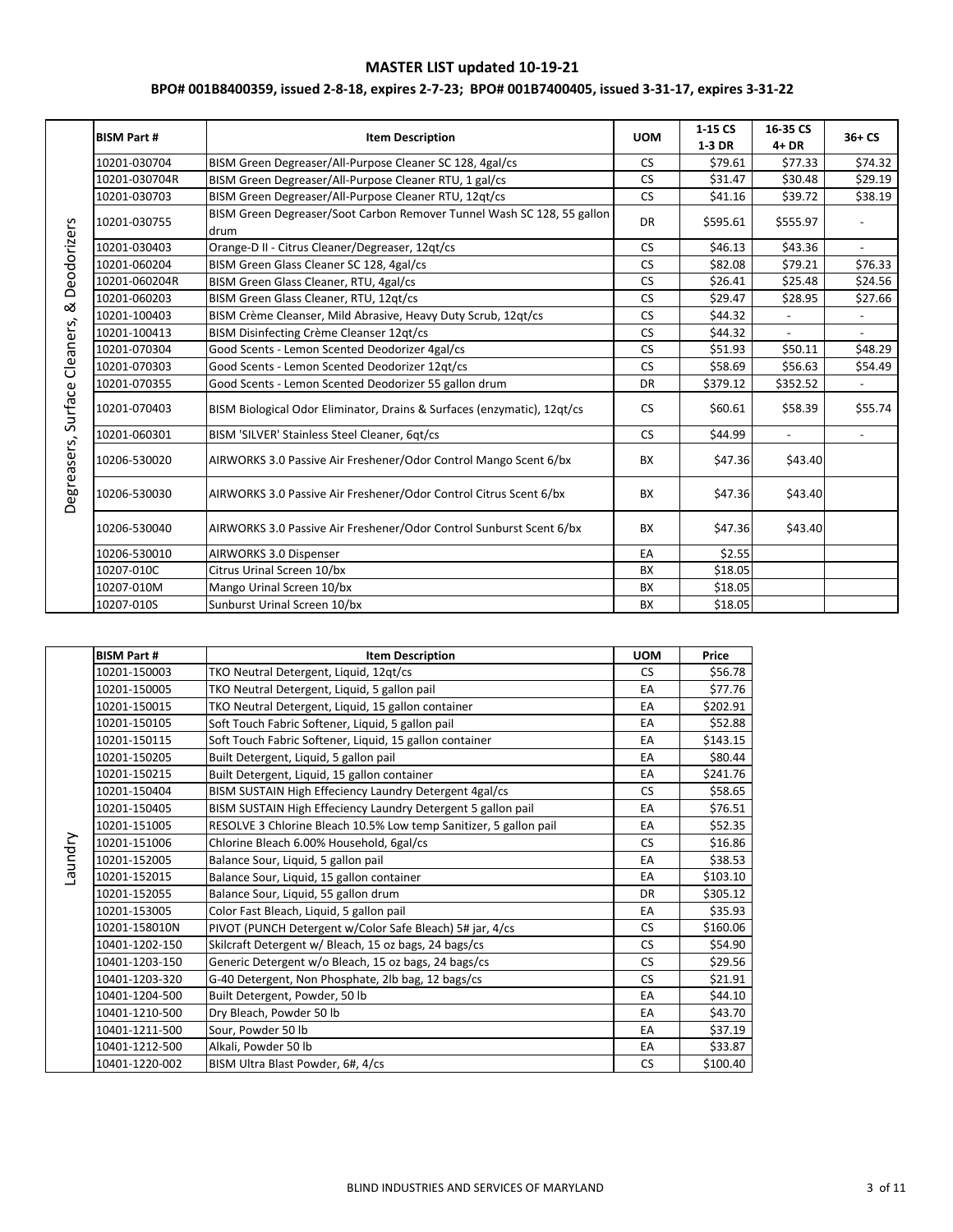# **BPO# 001B8400359, issued 2-8-18, expires 2-7-23; BPO# 001B7400405, issued 3-31-17, expires 3-31-22**

| <b>BISM Part #</b> | <b>Item Description</b>                                                                                   | <b>UOM</b> | Price    |
|--------------------|-----------------------------------------------------------------------------------------------------------|------------|----------|
| 10215-0132P        | Power Plus Powder, High Performance Machine Ware Washing Detergent,<br>9#, 4 per cs                       | CS.        | \$60.74  |
| 10215-0132N        | Power Plus Solid, High Performance Machine Ware Washing Detergent, 9#, 4<br>per cs                        | CS         | \$60.74  |
| 10215-0210         | Power Rinse, Solid Final Rinse Additive for All Water Conditions, 5#, 2 per cs                            | <b>CS</b>  | \$134.84 |
| 10215-0332         | Metal Safe, Solid Metal Safe Ware Washing compound, 7.5#, 4 per cs                                        | CS.        | \$49.55  |
| 10215-0410N        | Power Suds, Powdered Manual Use Ware Washing Compound 5#, 4 per cs                                        | <b>CS</b>  | \$93.78  |
| 10215-0504         | No Rinse Disinfectant, Liquid No-Rinse Disinfectant for Equipment, Metal,<br>Dishware, etc. 4 gal/cs      | CS.        | \$59.57  |
| 10215-0505         | No Rinse Disinfectant Liquid No-Rinse Disinfectant for Equipment, Metal,<br>Dishware, etc., 5 gallon pail | ЕA         | \$74.16  |
| 10215-0604         | Descaler/Delimer Liquid De-Liming/Descaling Compound, 4 gal/cs                                            | <b>CS</b>  | \$39.00  |
| 10215-0605         | Descaler/Delimer Liquid De-Liming/Descaling Compound, 5 gallon pail                                       | ЕA         | \$50.59  |
| 10201-151005       | RESOLVE 3 Chlorine Bleach 10.5% Low temp Sanitizer, 5 gallon pail                                         | EA         | \$52.35  |
| 10215-0704         | APRLiquid Final Rinse Additive for All Water Conditions, 4gal/cs                                          | <b>CS</b>  | \$57.55  |
| 10215-0705         | APRLiquid Final Rinse Additive for All Water Conditions, 5 gallon pail                                    | ЕA         | \$72.07  |
| 10215-0832N        | QuixSilver Solid Soaking Solution for Flatware & Related Items, 6# 4/cs                                   | <b>CS</b>  | \$63.76  |
| 10215-0916N        | Oxiclean Solid Oxygen Bleach for Soaking and Destaining all Plasticware 6#,<br>4/cs                       | CS.        | \$44.01  |
| 10215-1014         | Sunrise BISM Sunrise(Dawn Equivalent), 4 gal/cs                                                           | <b>CS</b>  | \$49.66  |
| 10215-1005         | Pan Dazzler Liquid Lotionized Pot & Pan Cleaner, 5 gallon pail                                            | EA         | \$48.72  |
| 10215-1104         | Oven & Grill Liquid Heavy Duty Degreaser and Cleaner, Non Butyl Formula,<br>4gal/cs                       | CS         | \$49.67  |
| 10215-1205         | Cyclone Liquid Sink Pot & Pan Detergent Stable Foaming Recirculating, 5<br>gallon pail                    | EA         | \$78.11  |
| 10215-0001         | Test Strips Chlorine Test Strips 10-50-100-200 PPM, Sold by Vial, 25<br>vials/case                        | ЕA         | \$3.77   |
| 10215-0002         | Test Strips Quaternary Ammonium Test Strips 50-100-200-400 PPM                                            | ЕA         | \$6.94   |
| 10201-050104       | BISM Hospital-Grade Disinfectant/Cleaner SC 128, 4gal/cs                                                  | <b>CS</b>  | \$50.32  |
| 10201-030704R      | BISM Green Degreaser/All-Purpose Cleaner RTU, 1 gal/cs                                                    | CS         | \$31.47  |
| 10201-060204       | BISM Green Glass Cleaner SC 128, 4gal/cs                                                                  | <b>CS</b>  | \$82.08  |
| 10201-070403       | BISM Biological Odor Eliminator, Drains & Surfaces (enzymatic), 12qt/cs                                   | <b>CS</b>  | \$60.61  |
| 10201-060202       | BISM Green Glass Cleaner SC 128 (proportioner only) 2 gal/cs                                              | CS         | \$44.36  |
| 10201-030702       | BISM Green Degreaser/All-Purpose Cleaner SC (proportioner only) 2gal/cs                                   | <b>CS</b>  | \$45.81  |
| 10201-050402       | BISM Hospital-Grade Disinfect/Cleaner SC 256 (proportioner only) 2gal/cs                                  | <b>CS</b>  | \$52.98  |
| 10201-081002       | BISM Green MAXX Peroxide Cleaner SC 256 (proportioner only), 2gal/cs                                      | <b>CS</b>  | \$65.72  |
| 10201-191010       | BISM Black Shadow Four Product Dilution/Proportioning Dispenser                                           | EA         | \$106.72 |
| 10215-1704N        | Resolve Nine, No Thaw Freezer Cleaner, 4gal/cs                                                            | <b>CS</b>  | \$111.40 |

Warewashing & Kitchen Warewashing & Kitchen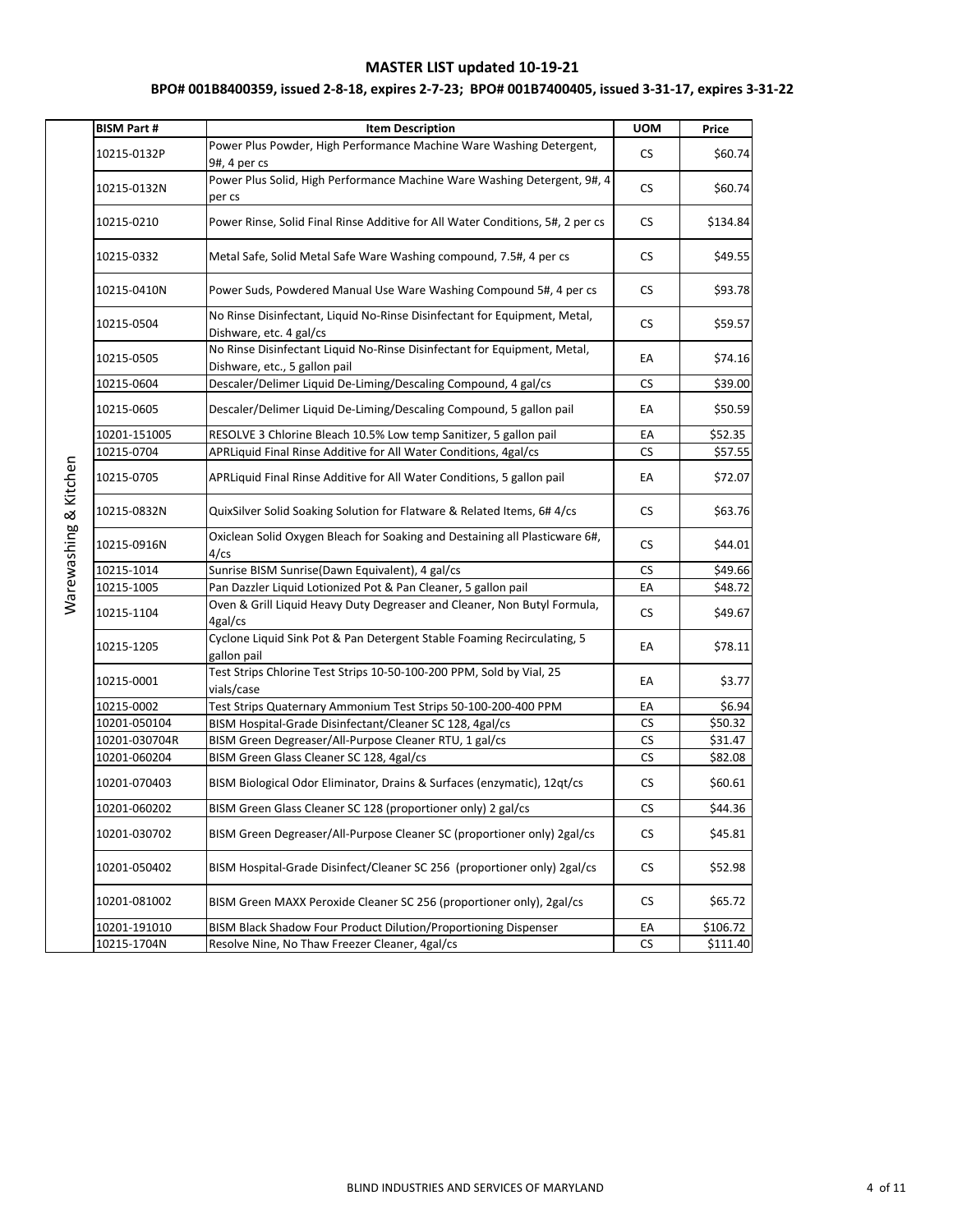| <b>BISM Part#</b> | <b>Item Description</b>                                                                                     | <b>UOM</b> | 1-50 CS  | 51-100 CS                | $101 + CS$                   |
|-------------------|-------------------------------------------------------------------------------------------------------------|------------|----------|--------------------------|------------------------------|
| 10201-091308-D    | Purell ES-8 Dispenser Hands-Free- no batteries required                                                     | EA         | \$18.50  |                          |                              |
| 10201-091308      | Purell ES-8 Healthy Soap CRT- Pewer in the refill- no batteries to replace-<br>Green Certified, 1200mL 2/cs | <b>CS</b>  | \$56.59  | 54.82                    | 53.12                        |
| 10201-090584      | GOJO (ADX) Touch Foam Soap Dispenser                                                                        | EA         | \$5.34   | $\overline{\phantom{a}}$ |                              |
| 10201-090513      | GOJO (ADX) Citrus Ginger Foaming Soap, Green Certified 1250mL 3/cs                                          | <b>CS</b>  | \$46.90  | $\frac{1}{2}$            |                              |
| 10201-090512      | GOJO (ADX) Antibacterial Plum Foaming Soap 1250mL 3/cs                                                      | <b>CS</b>  | \$48.96  | $\overline{\phantom{a}}$ | $\overline{\phantom{a}}$     |
| 10201-090494      | GOJO (LTX) Touch-Free Foaming Soap Dispenser                                                                | EA         | \$24.40  | $\overline{\phantom{a}}$ |                              |
| 10201-090416      | GOJO (LTX) Pomeberry Foaming Soap, Green Certified 1200mL 2/cs                                              | <b>CS</b>  | \$43.20  | $\overline{\phantom{a}}$ | $\overline{\phantom{a}}$     |
| 10201-090412      | GOJO (LTX) Antibacterial Plum Foaming Soap 1200mL 2/CS                                                      | CS         | \$45.08  | $\overline{\phantom{a}}$ | $\overline{\phantom{a}}$     |
| 10201-091220      | GOJO (TDX) PRO Touch Dispenser                                                                              | EA         | \$13.30  | $\overline{\phantom{a}}$ | $\overline{a}$               |
| 10201-091204      | GOJO Natural Orange with Pumice 2000mL 4/cs                                                                 | <b>CS</b>  | \$68.38  | $\overline{\phantom{a}}$ | $\overline{\phantom{a}}$     |
| 10201-091258      | GOJO Natural Orange with Pumice 1/2 gallon 4/cs                                                             | <b>CS</b>  | \$42.22  | $\overline{\phantom{a}}$ | $\qquad \qquad \blacksquare$ |
| 10201-090615      | GOJO Green Certified Foaming hand Cleaner, Individual Pump 222mL 6/cs                                       | <b>CS</b>  | \$17.65  | $\overline{\phantom{a}}$ | $\overline{\phantom{a}}$     |
| 10201-092001      | TRUE FIT Wall Plate for LTX Dispensers                                                                      | EA         | \$1.95   |                          |                              |
| 10201-092002      | TRUE FIT Wall Plate for ADX Dispensers                                                                      | EA         | \$1.95   | $\Box$                   | $\overline{\phantom{a}}$     |
| 10201-092003      | SHIELD Floor & Wall Protector for ADX & LTX Dispensers                                                      | EA         | \$1.95   | $\overline{\phantom{a}}$ | $\overline{\phantom{a}}$     |
| 10201-090804      | Today's Choice Liquid Hand Soap 800mL 12/cs                                                                 | <b>CS</b>  | \$42.20  | \$41.17                  |                              |
| 10201-090804-04   | Today's Choice Liquid Hand Soap 1 gallon 4/cs                                                               | <b>CS</b>  | \$39.96  | \$38.77                  | \$37.71                      |
| 10201-090803      | Lotion Hand Soap Anti-Microbial 800mL 12/cs                                                                 | CS         | \$55.17  | \$54.13                  |                              |
| 10201-090803-04   | Lotion Hand Soap Anti-Microbial 1 gallon 4/cs                                                               | <b>CS</b>  | \$48.49  | \$47.04                  | \$45.74                      |
| 10201-091800      | BISM Enriched Body Wash/Shampoo 800mL 12/cs                                                                 | <b>CS</b>  | \$46.54  | \$46.08                  |                              |
| 10201-091800-04   | BISM Enriched Body Wash/Shampoo 1 gallon 4/cs                                                               | <b>CS</b>  | \$53.66  | \$52.04                  | \$50.59                      |
| 10201-090204      | Softsuds Liquid w/Lanolin Hand Cleaner 1 gallon 4/cs                                                        | <b>CS</b>  | \$30.38  | \$29.47                  | \$28.50                      |
| 10201-090255      | Softsuds Liquid w/Lanolin Hand Cleaner 55 gallon drum                                                       | DR         | \$288.19 | \$278.11                 |                              |
| 10201-090806      | BISM Private Label Foaming Hand Soap 800mL 6/cs                                                             | <b>CS</b>  | \$36.08  | \$33.80                  |                              |
| 10201-110005      | BISM Push Dispenser for Foaming Soap                                                                        | EA         | \$5.24   |                          |                              |
| 10201-110002      | Push Dispenser for Hand Soap                                                                                | EA         | \$5.34   |                          |                              |
| 10201-091408-D    | PURELL ES-8 Touch-Free Sanitizer Dispenser - no batteries required                                          | EA         | \$18.50  |                          |                              |
| 10201-091408      | PURELL ES-8 SANITIZER refills- touch-free - Power in the refill- no batteries to<br>replace 1200mL 2/cs     | <b>CS</b>  | \$73.86  |                          |                              |
| 10201-091120      | PURELL (ADX) Touch Hand Sanitizer Dispenser                                                                 | EA         | \$5.34   |                          |                              |
|                   | PURELL (ADX) Instant Hand Sanitizer Advanced Green Certified - Push                                         |            |          |                          |                              |
| 10201-091103      | 1200mL 3/cs                                                                                                 | <b>CS</b>  | \$45.40  |                          |                              |
| 10201-091020      | PURELL (LTX) Touch-Free Hand Sanitizer Dispenser                                                            | EA         | \$24.40  |                          |                              |
| 10201-091003      | PURELL (LTX) Instant Hand Sanitizer Advanced Green Certified 1200mL 2/cs                                    | CS.        | \$40.21  |                          |                              |
| 10201-091001      | PURELL (LTX) Touch-Free Hand Sanitizer Dispenser                                                            | EA         | \$18.30  |                          |                              |
| 10201-091000      | PURELL (LTX) Foam Hand Sanitizer Advanced Green Certified 700ml 3/cs                                        | <b>CS</b>  | \$55.97  |                          |                              |
| 10201-090751-D    | PURELL (FMX) Touch Alcohol Free Hand Sanitizer Dispenser                                                    | EA         | \$5.34   |                          |                              |
| 10201-090751      | PURELL (FMX) Alcohol Free Hand Sanitizer 1200mL 3/cs                                                        | CS.        | \$103.57 |                          |                              |
| 10201-090700      | PURELL Instant Hand Sanitizer with Aloe Green Certified 800mL 12/cs                                         | CS         | \$76.35  |                          |                              |
| 10201-090702      | PURELL Advanced Instant Hand Sanitizer Gel 2oz 24/cs                                                        | <b>CS</b>  | \$43.96  |                          |                              |
| 10201-090708      | PURELL Instant Hand Sanitizer Gel Green Certified 8oz 12/cs                                                 | <b>CS</b>  | \$47.80  |                          |                              |
| 10201-090712      | PURELL Instant Hand Sanitizer Gel Green Certified 12oz 12/cs                                                | CS         | \$49.65  |                          |                              |
| 10201-091230      | PURELL Sanitizer Wipes ALC Formula 80 wipes per tub 12/cs                                                   | <b>CS</b>  | \$56.16  |                          |                              |
| 10201-091225      | PURELL Individual Wrapped Sanitizing Hand Wipes, 1000/cs                                                    | <b>CS</b>  | \$46.54  |                          |                              |
| 10201-090584-P    | PROVON (ADX) Touch Foam Soap Dispenser                                                                      | EA         | \$5.34   |                          |                              |
| 10201-090513-P    | PROVON (ADX) Clear & Mild Foam Soap 1250mL 3/cs                                                             | <b>CS</b>  | \$48.94  |                          |                              |
| 10201-090512-P    | PROVON (ADX) Antibacterial Plum Foam Soap 1250mL 3/cs                                                       | <b>CS</b>  | \$50.99  |                          |                              |
| 10201-090494-P    | PROVON (LTX) Touch-Free Foam Soap Dispenser                                                                 | EA         | \$24.40  |                          |                              |
| 10201-090416-P    | PROVON (LTX) Clear and Mild Foam Soap 1200mL 2/cs                                                           | CS         | \$46.25  |                          |                              |
| 10201-090412-P    | PROVON (LTX) Antibacterial Plum Foam Soap 1200mL 2/cs                                                       | ${\sf CS}$ | \$48.13  |                          |                              |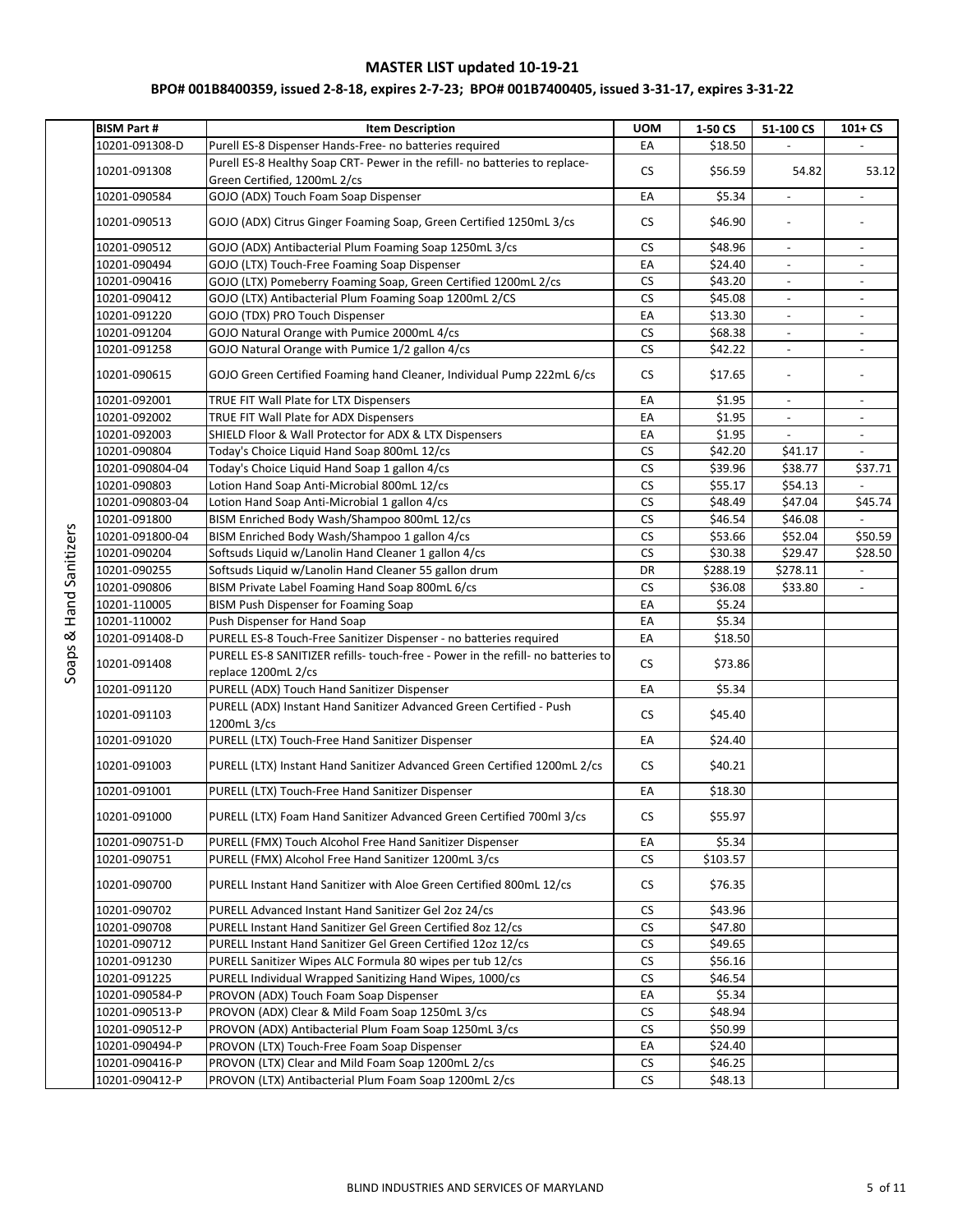# **BPO# 001B8400359, issued 2-8-18, expires 2-7-23; BPO# 001B7400405, issued 3-31-17, expires 3-31-22**

| <b>BISM Part #</b> | <b>Item Description</b>                                         | <b>UOM</b> | Price   | <b>CS/Pallet</b> |
|--------------------|-----------------------------------------------------------------|------------|---------|------------------|
| 10222-2423LTN      | LLD Liner, 24 x 23, 0.4 mil, SHX, Natural 500/CS 7-12 gal       | CS.        | \$22.19 | 100              |
| 10222-2424MDN      | LLD Liner, 24 x 24, 0.9 mil, LLRB, Black, 250/CS 7-12 gal       | <b>CS</b>  | \$24.43 | 100              |
| 10222-2424MDSN     | LLD Liner, 24 x 24, 0.9 mil, LLRC, Natural, 250/CS 7-12 gal     | <b>CS</b>  | \$25.88 | 80               |
| 10222-2432LTN      | LLD Liner, 24 x 32, 0.4 mil, SHX, Natural, 500/CS 12-16 gal     | <b>CS</b>  | \$30.14 | 100              |
| 10222-2432HVN      | LLD Liner, 24 x 32, 1.1 mil, LLRB, Black, 500/CS 12-16 gal      | <b>CS</b>  | \$53.07 | 48               |
| 10222-3036HVN      | LLD Liner, 30 x 36, 0.65 mil, LL, Natural, 250/CS 20-30 gal     | CS         | \$27.66 | 100              |
| 10222-3036XHN      | LLD Liner, 30 x 36, 1.1 mil, LL, Natural, 250/CS 20-30 gal      | <b>CS</b>  | \$44.07 | 48               |
| 10222-3339HVN      | LLD Liner, 33 x 39, 1.3 mil, LLRC, Natural, 250/CS 30-36 gal    | CS         | \$56.41 | 48               |
| 10222-3439HVBN     | LLD Liner, 34.5 x 39, 1.9 mil, Black, 150/CS 30-36 gal          | CS         | \$34.96 | 70               |
| 10222-3647XHN      | LLD Liner, 36 x 47, 0.9 mil, Natural, 100/CS LLRC/ALU 35-40 gal | <b>CS</b>  | \$28.76 | 64               |
| 10222-4046HVN      | LLD Liner, 40 x 46, 0.75 mil, LL, Natural, 100/CS 40-45 gal     | CS         | \$23.66 | 100              |
| 10222-4046XHN      | LLD Liner, 40 x 46, 1.8 mil, LLRC, Natural, 100/CS 40-45 gal    | <b>CS</b>  | \$46.90 | 48               |
| 10222-4048HVCN     | LLD Liner, 40 x 48, 1.3 mil, LLRC, Natural, 100/CS 40-45 gal    | <b>CS</b>  | \$43.18 | 64               |
| 10222-4048HVN      | LLD Liner, 40 x 48, 1.3 mil, LLRB, Black, 100/CS 40-45 gal      | <b>CS</b>  | \$43.28 | 64               |
| 10222-4048XHN      | LLD Liner, 40 x 48, 1.8 mil, LLRB, Black, 100/CS 40-45 gal      | CS         | \$47.97 | 48               |
| 10222-4048XXN      | LLD Liner, 40 x 48, 3 mil, LLRC, Black, 100/CS 40-45 gal        | <b>CS</b>  | \$65.92 | 30               |
| 10222-4050XHN      | LLD Liner, 40 x 50, 2.2 mil, LLRB, Black, 100/CS 45-50 gal      | <b>CS</b>  | \$51.01 | 45               |
| 10222-4347HVCN     | LLD Liner, 43 x 47, 1.3 mil, LLRC, Natural, 100/CS 50-55 gal    | <b>CS</b>  | \$41.87 | 64               |
| 10222-4347HVN      | LLD Liner, 43 x 47, 1.3 mil, LLRB, Black, 100/CS 50-55 gal      | CS         | \$41.87 | 64               |
| 10222-4347XHN      | LLD Liner, 43 x 47, 1.8 mil, LLRC, Natural, 100/CS 50-55 gal    | CS         | \$49.95 | 48               |
| 10222-3858HVN      | LLD Liner, 38 x 58, 0.9 mil, LLRC, Natural, 100/CS 55-60 gal    | CS         | \$31.91 | 64               |
| 10222-3858XHN      | LLD Liner, 38 x 58, 1.3 mil, LLRC, Natural, 100/CS 55-60 gal    | <b>CS</b>  | \$45.38 | 48               |
| 10222-3858XHBN     | LLD Liner, 38 x 58, 1.2 mil, LLRC, Black, 100/CS 55-60 gal      | <b>CS</b>  | \$38.92 | 70               |
| 10222-3858XXN      | LLD Liner, 38 x 58, 2.5 mil, LLRB, Black, 100/cs 55-60 gal      | <b>CS</b>  | \$62.15 | $\overline{35}$  |
| 10222-5051HVN      | LLD Liner, 50 x 51, 1.4 mil, LLRB, Black, 100/CS 56 gal         | <b>CS</b>  | \$50.59 | 80               |
| 10224-2424MDN      | LLD Liner, 24 x 24, 0.7 mil, LLRC Lt Green, 250/CS 7-12 gal     | <b>CS</b>  | \$22.46 | 72               |
| 10224-2430MDN      | LLD Liner, 24 x 30, 0.8 mil, LLRC Lt Green, 250/CS 12-16 gal    | <b>CS</b>  | \$22.28 | $\overline{72}$  |
| 10224-3340HVN      | LLD Liner, 33 x 40, 1.1 mil, LLRC Lt Green, 250/CS 30-36 ga     | <b>CS</b>  | \$53.10 | 48               |
| 10224-4048HVN      | LLD Liner, 40 x 48, 1.5 mil, LLRC Lt Green, 100/CS 40-45 gal    | CS         | \$42.86 | 48               |
| 10224-4347HVN      | LLD Liner, 43 x 47, 1.5 mil, LLRC Lt Green, 100/CS 50-55 gal    | <b>CS</b>  | \$43.12 | 48               |
| 10224-4347HVLN     | LLD Liner, 43 x 47, 1.5 mil, LLRCBlue, 100/CS 50-55 gal         | <b>CS</b>  | \$45.58 | 48               |
| 10224-3858HVN      | LLD Liner, 38 x 58, 1.5 mil, Lt Green, 100/CS 55-60 gal         | <b>CS</b>  | \$46.96 | 48               |
| 10222-2424IWN      | Medical Liner, 24 x 24, 1.2 mil, SHX, Red, 250/CS 7-12 gal      | <b>CS</b>  | \$23.91 |                  |
| 10222-4047IWN      | Medical Liner, 40 x 47, 1.2 mil, SHX, Red, 100/CS 40-45 gal     | CS         | \$35.85 |                  |
| 10223-2424XLTN     | Hi D Liner, 24 x 24, 6 mic, Natural, 1000/CS 7-12 gal           | CS         | \$23.17 | 90               |
| 10223-2424LTN      | HI D Liner, 24 x 24, 8 mic, Natural, 1000/CS 7-12 gal           | <b>CS</b>  | \$26.14 | 120              |
| 10223-2430MDN      | Hi D Liner, 24 x 33, 8 mic, Natural, 1000/CS 12-16 gal          | CS         | \$30.89 | 90               |
| 10223-3037MDN      | Hi D Liner, 30 x 37, 10 mic, Natural, 500/CS 20-30 gal          | <b>CS</b>  | \$33.44 | 81               |
| 10223-3340HVN      | Hi D Liner, 33 x 40, 16 mic, Natural, 250/CS 30-36 gal          | <b>CS</b>  | \$35.24 | 90               |
| 10223-4048HVN      | Hi D Liner, 40 x 48, 16 mic, Black, 250/CS 40-45 gal            | CS.        | \$44.14 | 81               |
| 10223-4048HVCN     | Hi D Liner, 40 x 48, 16 mic, Natural, 250/CS 40-45 gal          | <b>CS</b>  | \$44.14 | 90               |
| 10223-4048MDN      | Hi D Liner, 40 x 48, 10 mic, Natural, 250/CS 40-45 gal          | <b>CS</b>  | \$27.96 | 81               |
| 10223-4348HVN      | Hi D Liner, 43 x 48, 16 mic, Natural, 200/CS 50-55 gal          | CS         | \$44.14 | 81               |
| 10223-3860XHN      | Hi D Liner, 38 x 60, 16 mic, Natural, 200/CS 55-60 gal          | <b>CS</b>  | \$42.48 | 81               |

Can Liners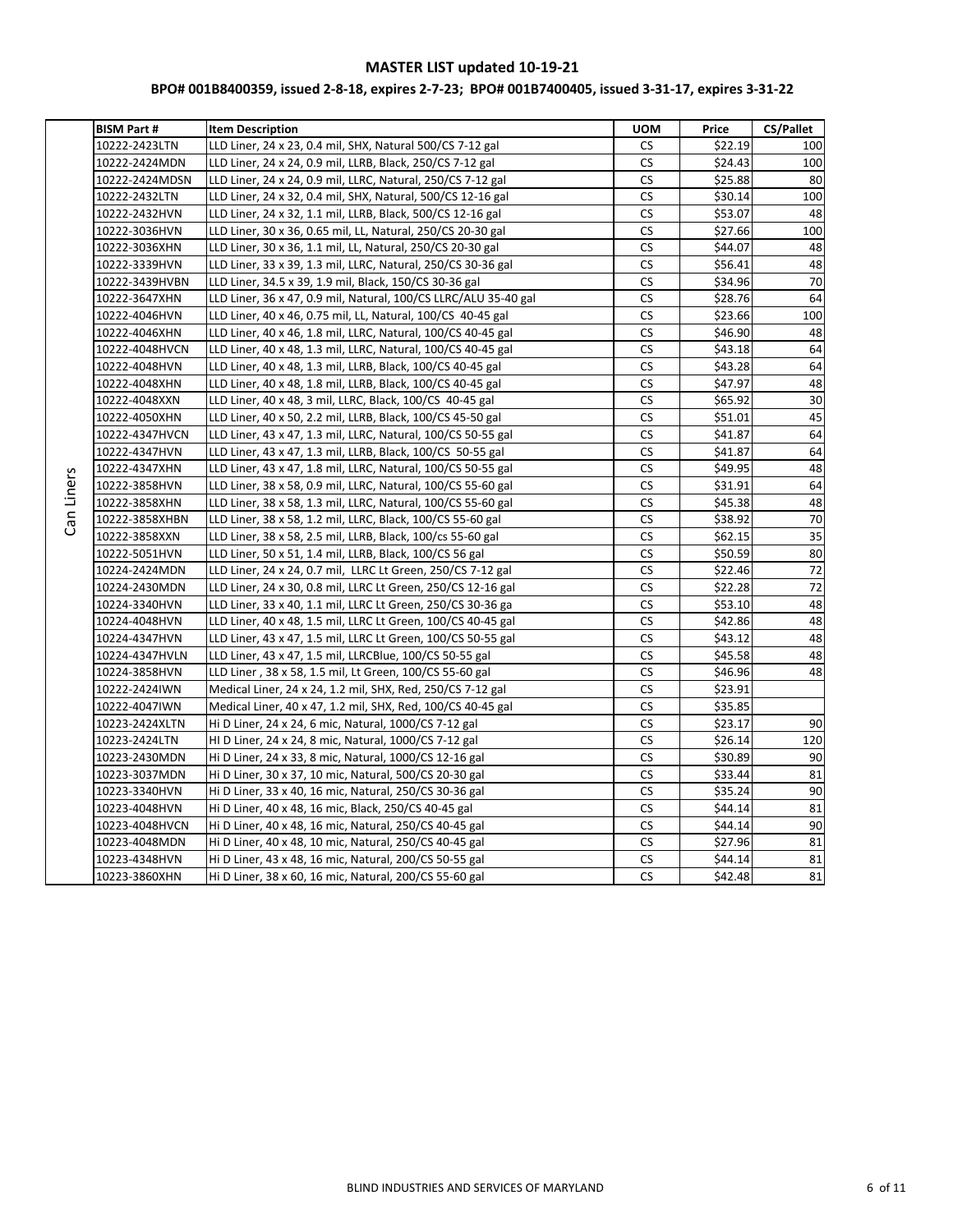| <b>BISM Part #</b> | <b>Item Description</b>                                                                  | <b>UOM</b> | Price    |
|--------------------|------------------------------------------------------------------------------------------|------------|----------|
| 10204-0212         | 12 oz. Wet 8 Ply Natural, Cut End Cotton 12/cs                                           | CS.        | \$29.14  |
| 10204-0216         | 16 oz. Wet 8 Ply Natural, Cut End Cotton 12/cs                                           | <b>CS</b>  | \$33.54  |
| 10204-0220         | 20 oz. Wet 8 Ply Natural, Cut End Cotton 12/cs                                           | <b>CS</b>  | \$38.83  |
| 10204-0224         | 24 oz. Wet 8 Ply Natural, Cut End Cotton 12/cs                                           | CS         | \$47.57  |
| 10204-0232         | 32 oz. Wet 8 Ply Natural, Cut End Cotton 12/cs                                           | <b>CS</b>  | \$55.89  |
| 10204-0316         | 16 oz. Wet with Flair Natural, Cut End Cotton 12/cs                                      | <b>CS</b>  | \$43.53  |
| 10204-0324         | 24 oz. Wet with Flair Natural, Cut End Cotton 12/cs                                      | <b>CS</b>  | \$53.11  |
| 10204-0332         | 32 oz. Wet with Flair Natural, Cut End Cotton 12/cs                                      | <b>CS</b>  | \$61.92  |
| 10205-0516         | 16 oz. Loop End Mop Natural 12/cs                                                        | CS         | \$53.34  |
| 10205-0216         | 16 oz. Loop End Mop Blue 12/cs                                                           | <b>CS</b>  | \$64.54  |
| 10205-0316         | 16 oz. Loop End Mop Green 12/cs                                                          | <b>CS</b>  | \$64.54  |
| 10205-0416         | 16 oz. Loop End Mop Orange 12/cs                                                         | CS         | \$64.54  |
| 10205-0524         | 24 oz. Loop End Mop Natural 12/cs                                                        | CS         | \$66.25  |
| 10205-0224         | 24 oz. Loop End Mop Blue 12/cs                                                           | <b>CS</b>  | \$84.69  |
| 10205-0324         | 24 oz. Loop End Mop Green 12/cs                                                          | <b>CS</b>  | \$84.69  |
| 10205-0116         | 16 oz. Finish Mop Blue / White 12/cs                                                     | <b>CS</b>  | \$66.07  |
| 10205-0124         | 24 oz. Finish Mop Blue / White 12/cs                                                     | CS.        | \$85.23  |
| 10205-0616         | 16 oz. Finish Mop White 12/cs                                                            | <b>CS</b>  | \$58.98  |
| 10208-1616BL       | Microfiber Cloth, 16" x 16", Blue 48 per bundle                                          | <b>BU</b>  | \$48.35  |
| 10208-1616WH       | Microfiber Cloth, 16" x 16", White 48 per bundle                                         | BU         | \$48.35  |
| 10208-1616YE       | Microfiber Cloth, 16" x 16", Yellow 48 per bundle                                        | BU         | \$48.35  |
| 10208-1616RD       | Microfiber Cloth, 16" x 16", Red 48 per bundle                                           | BU         | \$48.35  |
| 10208-1616GN       | Microfiber Cloth, 16" x 16", Green 48 per bundle                                         | BU         | \$48.35  |
| 10208-CMBL         | Microfiber Cleaning Mitt, Blue                                                           | DZ         | \$32.77  |
| 10208-CMGR         | Microfiber Cleaning Mitt, Green                                                          | DZ         | \$32.77  |
| 10208-DM18BL       | Microfiber Dust Mop, 5" x 18" Blue                                                       | EA         | \$7.81   |
| 10208-DM24BL       | Microfiber Dust Mop, 5" x 24" Blue                                                       | EA         | \$9.00   |
| 10208-DM36BL       | Microfiber Dust Mop, 5" x 36" Blue                                                       | EA         | \$12.68  |
| 10208-DM48BL       | Microfiber Dust Mop, 5" x 48" Blue                                                       | EA         | \$15.77  |
| 10208-HD01         | Hi-Duster Microfiber Sleeve 20" Blue                                                     | EA         | \$7.24   |
| 10208-HD02         | Hi-Duster Wand 29"                                                                       | EA         | \$6.20   |
| 10208-HD03         | Hi-Duster Extension Handle 72"                                                           | EA         | \$8.26   |
| 10208-WM16BL       | Microfiber Loop-End Wet Mop, 16 oz. Blue                                                 | DZ         | \$107.33 |
| 10208-WM16GR       | Microfiber Loop-End Wet Mop, 16 oz. Green                                                | DZ         | \$107.33 |
| 10208-WM16WH       | Microfiber Loop-End Wet Mop 16 oz. White                                                 | DZ         | \$107.33 |
| 10208-WM24BL       | Microfiber Loop-End Wet Mop, 24 oz. Blue                                                 | DZ         | \$119.52 |
| 10208-WM24GR       | Microfiber Loop-End Wet Mop, 24 oz. Green                                                | DZ         | \$119.52 |
| 10208-WM24WH       | Microfiber Loop-End Wet Mop, 24 oz. White                                                | DZ         | \$119.52 |
| 10602-02           | Wiping Cloth, Disposable, Absorbent, Reusable, Approx. size 12" x 12",<br>100/pk 10pk/cs | <b>CS</b>  | \$54.97  |
| 10602-50           | Turkish Towels, 86% Cotton, Medium Weight, 17" x 24", 50lb/cs                            | <b>CS</b>  | \$104.54 |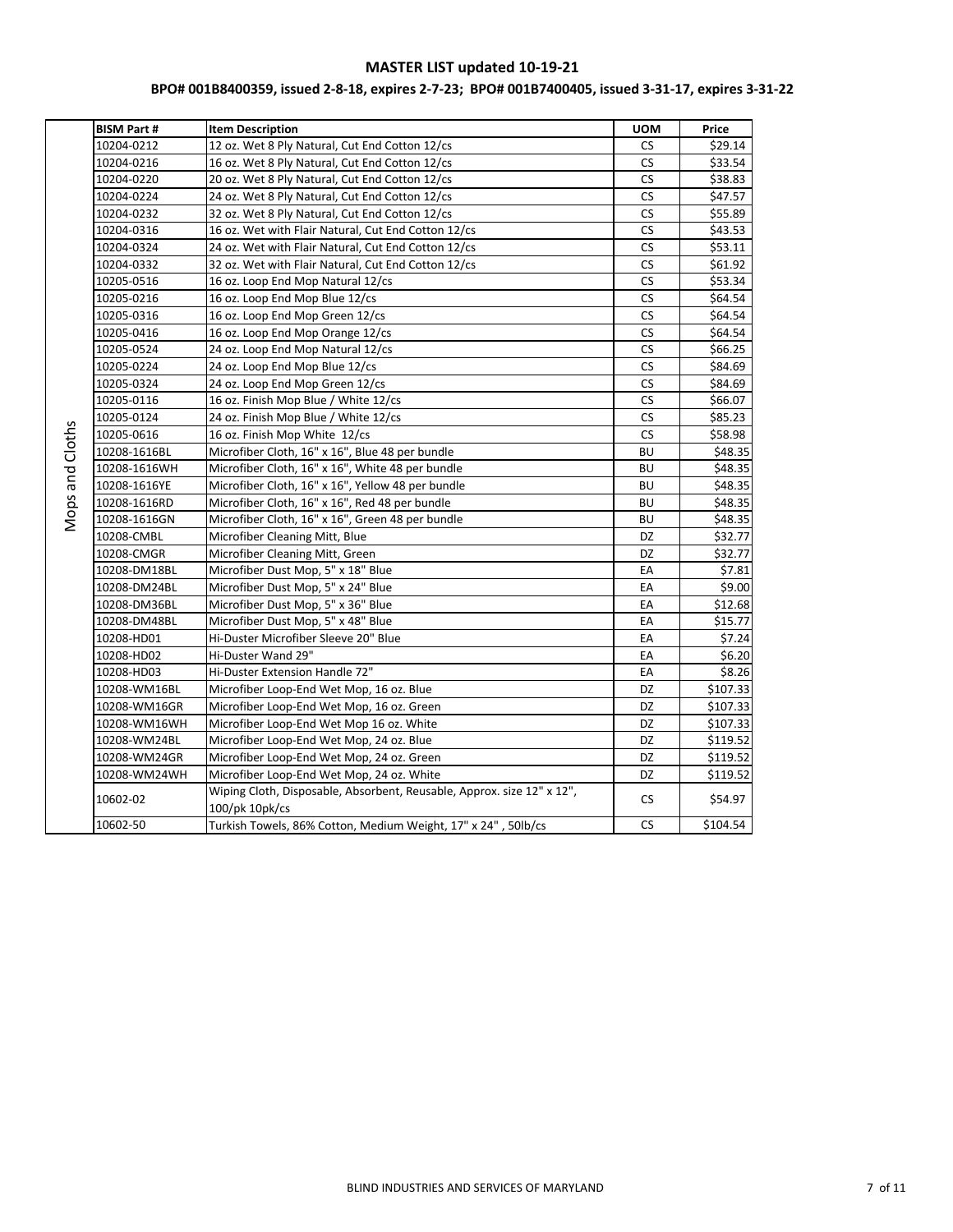|             | <b>BISM Part #</b> | <b>Item Description</b>                  | <b>UOM</b> | 1-9 CS  | $10+CS$ |
|-------------|--------------------|------------------------------------------|------------|---------|---------|
|             | 10202-011205       | 12" Black Heavy Duty Scrubbing 5/cs      | <b>CS</b>  | \$16.58 | \$16.34 |
|             | 10202-051205       | 12" White Dry Buffing 5/cs               | <b>CS</b>  | \$16.58 | \$16.34 |
|             | 10202-041205       | 12" Tan Polishing Dry Floors 5/cs        | <b>CS</b>  | \$16.58 | \$16.34 |
|             | 10202-011305       | 13" Black Heavy Duty Stripping 5/cs      | <b>CS</b>  | \$16.98 | \$16.80 |
|             | 10202-021305       | 13" Blue Medium Duty Stripping 5/cs      | <b>CS</b>  | \$16.98 | \$16.80 |
|             | 10202-031305       | 13" Red Spray Buff Light Scrub Duty 5/cs | <b>CS</b>  | \$16.98 | \$16.80 |
|             | 10202-051305       | 13" White Dry Buffing 5/cs               | <b>CS</b>  | \$16.98 | \$16.80 |
|             | 10202-011505       | 15" Black Heavy Duty Stripping 5/cs      | <b>CS</b>  | \$17.46 | \$17.30 |
|             | 10202-021505       | 15" Blue Medium Duty Stripping 5/cs      | <b>CS</b>  | \$17.46 | \$17.30 |
|             | 10202-011705       | 17" Black Heavy Duty Stripping 5/cs      | <b>CS</b>  | \$18.34 | \$18.10 |
|             | 10202-021705       | 17" Blue Medium Duty Stripping 5/cs      | <b>CS</b>  | \$18.34 | \$18.10 |
|             | 10202-031705       | 17" Red Spray Buff/Light Scrub 5/cs      | <b>CS</b>  | \$18.34 | \$18.10 |
|             | 10202-051705       | 17" White Dry Buffing 5/cs               | CS         | \$18.34 | \$18.10 |
|             | 10202-041705       | 17" Tan Polishing Dry Floors 5/cs        | <b>CS</b>  | \$18.34 | \$18.10 |
|             | 10202-061705       | 17" Natural Hair Burnishing 5/cs         | <b>CS</b>  | \$18.34 | \$18.10 |
| Buffer Pads | 10202-011905       | 19" Black Heavy Duty Stripping 5/cs      | <b>CS</b>  | \$23.51 | \$23.45 |
|             | 10202-021905       | 19" Blue Medium Duty Stripping 5/cs      | <b>CS</b>  | \$23.51 | \$23.45 |
|             | 10202-031905       | 19" Red Spray Buff/Light Scrub 5/cs      | <b>CS</b>  | \$23.51 | \$23.45 |
|             | 10202-041905       | 19" Tan Polishing Dry Floors 5/cs        | <b>CS</b>  | \$23.51 | \$23.45 |
|             | 10202-051905       | 19" White Dry Buffing 5/cs               | <b>CS</b>  | \$23.51 | \$23.45 |
|             | 10202-061905       | 19" Natural Hair Burnishing 5/cs         | <b>CS</b>  | \$23.51 | \$23.45 |
|             | 10202-012005       | 20" Black Heavy Duty Stripping 5/cs      | <b>CS</b>  | \$25.93 | \$25.80 |
|             | 10202-022005       | 20" Blue Medium Duty Stripping 5/cs      | <b>CS</b>  | \$25.93 | \$25.80 |
|             | 10202-072005       | 20" Green Light/Medium Scrub 5/cs        | <b>CS</b>  | \$25.93 | \$25.80 |
|             | 10202-032005       | 20" Red Spray Buff/Light Scrub 5/cs      | <b>CS</b>  | \$25.93 | \$25.80 |
|             | 10202-042005       | 20" Tan Polishing Dry Floors 5/cs        | <b>CS</b>  | \$25.93 | \$25.80 |
|             | 10202-052005       | 20" White Dry Buffing 5/cs               | <b>CS</b>  | \$25.93 | \$25.80 |
|             | 10202-062005       | 20" Natural Hair Burnishing 5/cs         | <b>CS</b>  | \$25.93 | \$25.80 |
|             | 10202-052702       | 27" White Dry Buffing 2/cs               | <b>CS</b>  | \$19.25 | \$18.93 |
|             | 10202-062702       | 27" Natural Hair Burnishing 2/cs         | <b>CS</b>  | \$19.25 | \$18.93 |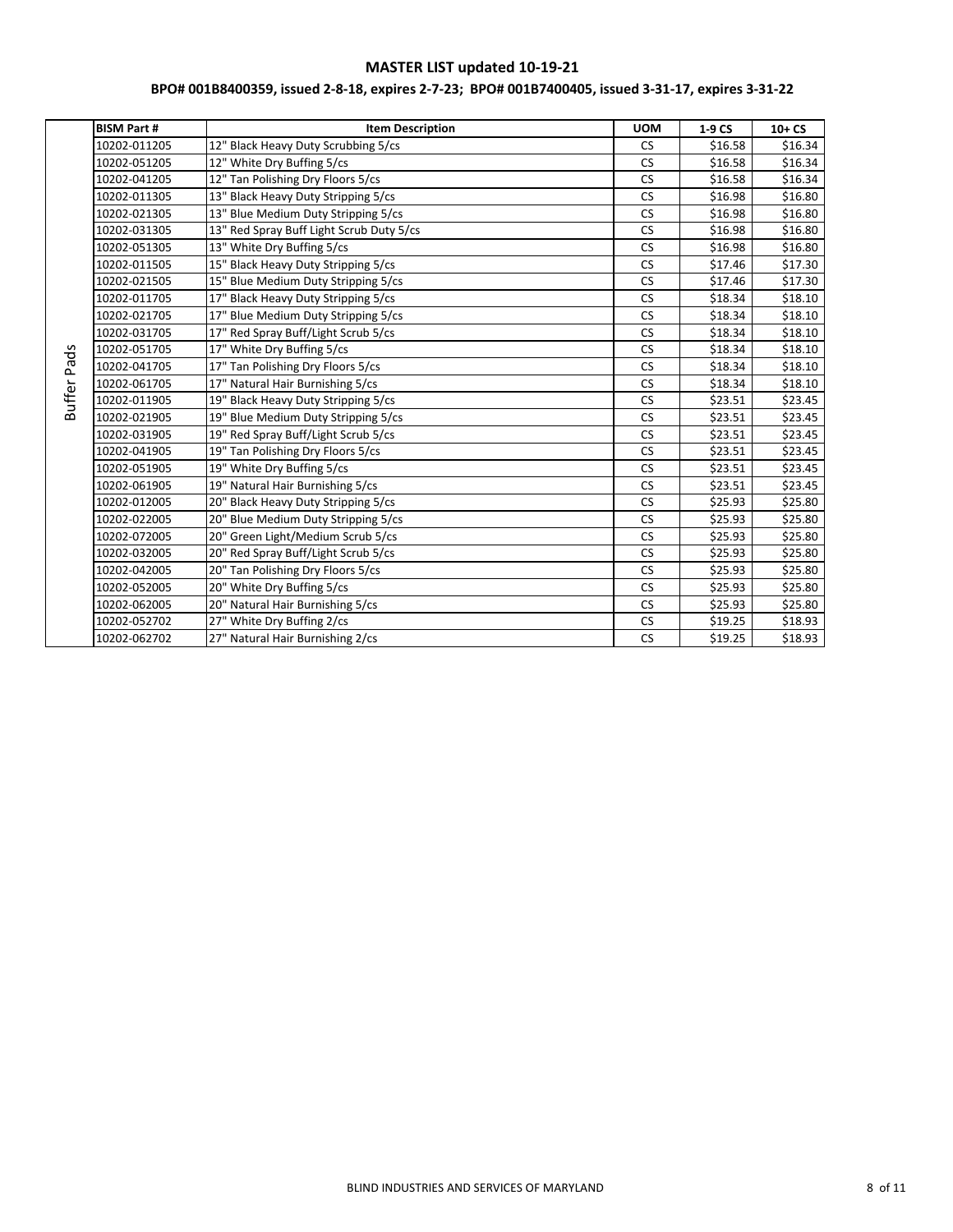|  | <b>BISM Part #</b> | <b>Item Description</b>                                                                                                         | <b>UOM</b> | Price               |
|--|--------------------|---------------------------------------------------------------------------------------------------------------------------------|------------|---------------------|
|  | 10221-EL13SM       | Latex Exam Glove, Powder-Free, SMALL 1000/cs                                                                                    | <b>CS</b>  | <b>MARKET PRICE</b> |
|  | 10221-EL13MD       | Latex Exam Glove, Powder-Free, MEDIUM 1000/cs                                                                                   | <b>CS</b>  | <b>MARKET PRICE</b> |
|  | 10221-EL13LG       | Latex Exam Glove, Powder-Free, LARGE 1000/cs                                                                                    | <b>CS</b>  | <b>MARKET PRICE</b> |
|  | 10221-EL13XL       | Latex Exam Glove, Powder-Free, X-LARGE 1000/cs                                                                                  | <b>CS</b>  | <b>MARKET PRICE</b> |
|  | 10221-EN13SM       | Nitrile Exam Glove, Blue, Powder-Free, SMALL 1000/cs                                                                            | <b>CS</b>  | <b>MARKET PRICE</b> |
|  | 10221-EN13MD       | Nitrile Exam Glove, Blue, Powder-Free, MEDIUM 1000/cs                                                                           | <b>CS</b>  | <b>MARKET PRICE</b> |
|  | 10221-EN13LG       | Nitrile Exam Glove, Blue, Powder-Free, LARGE 1000/cs                                                                            | CS         | <b>MARKET PRICE</b> |
|  | 10221-EN13XL       | Nitrile Exam Glove, Blue, Powder-Free, X-LARGE 1000/cs                                                                          | <b>CS</b>  | <b>MARKET PRICE</b> |
|  | 10221-EV13SM       | Vinyl Exam Glove, Powder-Free, SMALL 1000/cs                                                                                    | <b>CS</b>  | <b>MARKET PRICE</b> |
|  | 10221-EV13MD       | Vinyl Exam Glove, Powder-Free, MEDIUM 1000/cs                                                                                   | <b>CS</b>  | <b>MARKET PRICE</b> |
|  | 10221-EV13LG       | Vinyl Exam Glove, Powder-Free, LARGE 1000/cs                                                                                    | <b>CS</b>  | <b>MARKET PRICE</b> |
|  | 10221-EV13XL       | Vinyl Exam Glove, Powder-Free, X-LARGE 1000/cs                                                                                  | <b>CS</b>  | <b>MARKET PRICE</b> |
|  | 10221-VS13SM       | VersaShield Nitrile Exam Glove, Powder-Free, Textured, SMALL, Dark Blue<br>1000/cs Certified Fentanyl Resistant 62 Minutes      | <b>CS</b>  | <b>MARKET PRICE</b> |
|  | 10221-VS13MD       | VersaShield Nitrile Exam Glove, Powder-Free, Textured, MEDIUM, Dark Blue<br>1000/cs Certified Fentanyl Resistant 62 Minutes     | <b>CS</b>  | <b>MARKET PRICE</b> |
|  | 10221-VS13LG       | VersaShield Nitrile Exam Glove, Powder-Free, Textured, LARGE, Dark Blue<br>1000/cs Certified Fentanyl Resistant 62 Minutes      | <b>CS</b>  | <b>MARKET PRICE</b> |
|  | 10221-VS13XL       | VersaShield Nitrile Exam Glove, Powder-Free, Textured, XLARGE, Dark Blue<br>900/cs Certified Fentanyl Resistant 62 Minutes      | <b>CS</b>  | <b>MARKET PRICE</b> |
|  | 10221-CR13SM       | Critical Response Nitrile Exam Glove, Powder-Free, Textured, SMALL, Orange<br>1000/cs Certified Fentanyl Resistant 240 Minutes  | <b>CS</b>  | <b>MARKET PRICE</b> |
|  | 10221-CR13MD       | Critical Response Nitrile Exam Glove, Powder-Free, Textured, MED, Orange<br>1000/cs Certified Fentanyl Resistant 240 Minutes    | <b>CS</b>  | <b>MARKET PRICE</b> |
|  | 10221-CR13LG       | Critical Response Nitrile Exam Glove, Powder-Free, Textured, LARGE, Orange<br>1000/cs Certified Fentanyl Resistant 240 Minutes  | <b>CS</b>  | <b>MARKET PRICE</b> |
|  | 10221-CR13XL       | Critical Response Nitrile Exam Glove, Powder-Free, Textured, XLARGE,<br>Orange 900/cs Certified Fentanyl Resistant 240 Minutes  | <b>CS</b>  | <b>MARKET PRICE</b> |
|  | 10221-CR13XXL      | Critical Response Nitrile Exam Glove, Powder-Free, Textured, XXLARGE,<br>Orange 800/cs Certified Fentanyl Resistant 240 Minutes | <b>CS</b>  | <b>MARKET PRICE</b> |
|  | 10221-HN13MD       | Nitrile, Heavy Duty Exam Glove, Blue, 12", Powder-Free, MEDIUM 500/cs                                                           | <b>CS</b>  | <b>MARKET PRICE</b> |
|  | 10221-HN13XL       | Nitrile, Heavy Duty Exam Glove, Blue, 12", Powder-Free, X-LARGE 500/cs                                                          | <b>CS</b>  | <b>MARKET PRICE</b> |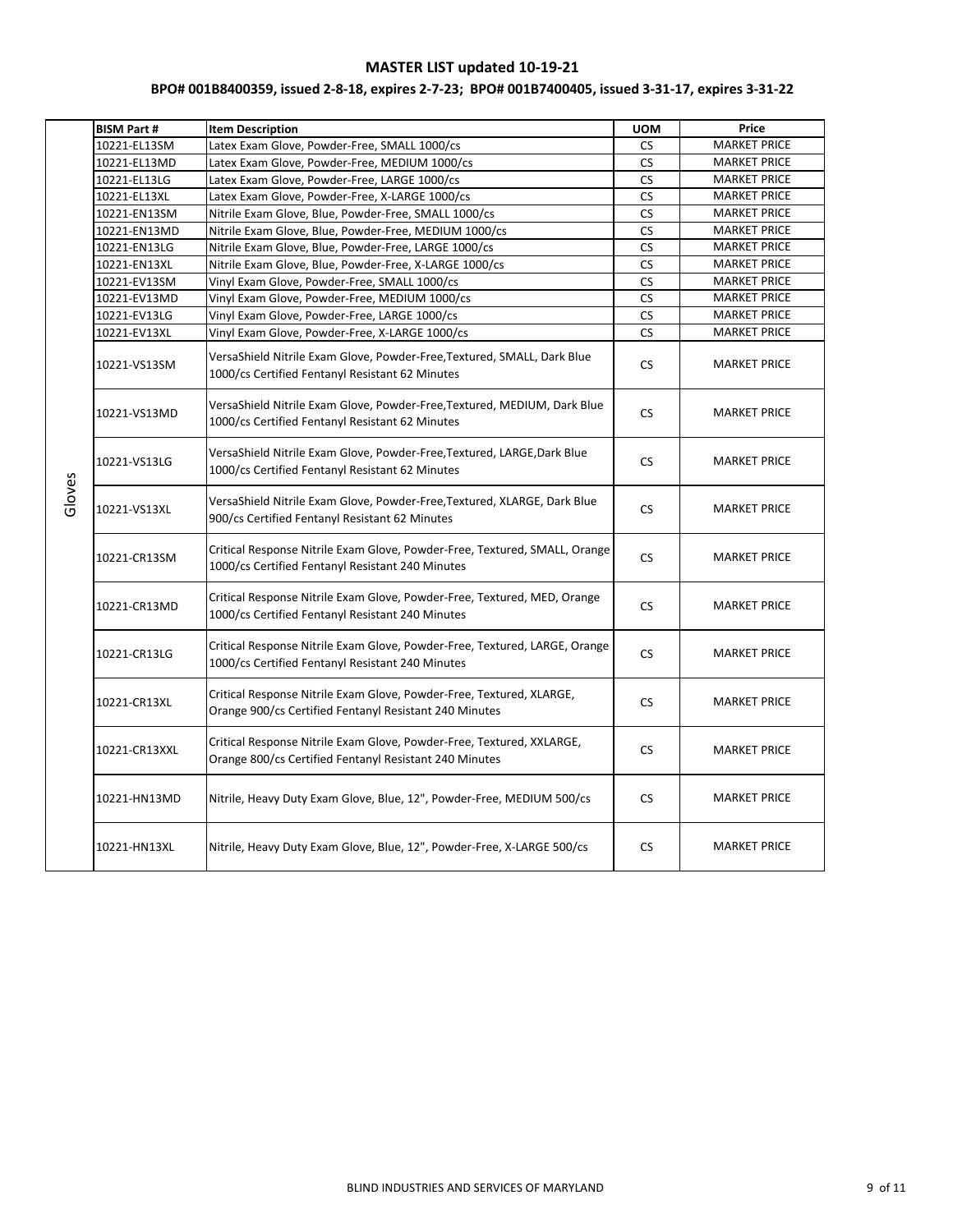|              | <b>BISM Part #</b> | <b>Item Description</b>                                                                                                        | <b>UOM</b> | 1-50 CS | 51-99 CS | $100 + CS$ |
|--------------|--------------------|--------------------------------------------------------------------------------------------------------------------------------|------------|---------|----------|------------|
|              | 10211-SFN          | Single Fold Towel, 9.25"x10.25" Natural, 100% recycled 250/pk 16pk/cs                                                          | <b>CS</b>  | \$24.82 | \$24.17  | \$23.21    |
|              | 10211-CFW          | C-Fold Towel, 10.25"x13" White 100% recycled, 150/pk 16pk/cs                                                                   | <b>CS</b>  | \$24.09 | \$23.34  | \$22.65    |
|              | 10211-48300        | Multi-Fold Towel, Green Seal Certified 9.5 x 9.5, white, 250/pk, 16/cs                                                         | <b>CS</b>  | \$30.84 | \$30.14  | \$28.99    |
|              | 10211-RT350        | Roll Towel, 8"x350', Natural 100% recycled, 12/cs                                                                              | <b>CS</b>  | \$26.04 | \$23.16  | \$22.90    |
|              | 10211-RT600W       | Roll Towel, Green Seal Certified 8"x600', Natural 100% recycled, 12/cs                                                         | <b>CS</b>  | \$44.99 | \$44.02  | \$42.55    |
| & Dispensers | 10211-RT800N       | Roll Towel, 8"x800', Green Seal Certified Natural 100% recycled 12/cs                                                          | <b>CS</b>  | \$30.13 | \$29.24  | \$28.49    |
|              | 10211-RT800W       | Roll Towel, Green Seal Certified 8"x 800', White 6/cs                                                                          | <b>CS</b>  | \$38.97 | \$37.68  | \$36.70    |
|              | 10211-RT1000W12    | Roll Towel, White, 8"x1000', 2" Core 100% Recycled, 12"/cs                                                                     | <b>CS</b>  | \$79.74 |          |            |
|              | 10211-6602T        | Center Pull Towel, Green Seal Certified 2 ply, 660', White, 12/cs                                                              | <b>CS</b>  | \$37.07 | \$36.16  | \$34.89    |
| Towels       | 10211-RTH          | Household Paper Towel, Green Seal Certified 85 sheets/rl 30/cs                                                                 | <b>CS</b>  | \$30.36 | \$29.50  | \$28.30    |
|              | 10211-FTP          | Facial Tissue - Green Certified 100/bx 30bx/cs                                                                                 | <b>CS</b>  | \$30.29 | \$29.17  | \$27.92    |
|              | 10211-1137         | Roll Towel Lever Dispenser. Works with 350' and 800' rolls. 16" x 14" x 10", 4<br>Ibs. net, Smoked Grav                        | EA         | \$36.09 |          |            |
|              | 10211-2245         | Roll Towel Touchless Dispenser. Battery Operated. Works with 350' and 800'<br>rolls. Smoked Gray Color. 15" x 10" x 9". 8 lbs. | EA         | \$66.07 |          |            |
|              | 10211-8864         | Roll Towel Touchless Dispenser, Manual. Works with 350' and 800' rolls.<br>Smoked Gray Color. 15" x 12" x 8", 6 lbs.           | EA         | \$28.97 |          |            |
|              | 10211-8838         | Roll Towel Touchless Dispenser, Manual, Compact. Works with 350' and 800'<br>rolls. Smoked Gray Color, 12" x 12" x 8", 5 lbs.  | EA         | \$24.40 |          |            |
|              | 10211-6622         | Center Pull Roll Towel Dispenser                                                                                               | EA         | \$29.07 |          |            |

|                                                  | <b>BISM Part #</b> | <b>Item Description</b>                                                                                         | <b>UOM</b> | 1-50 CS | 51-99 CS | $100 + CS$ |
|--------------------------------------------------|--------------------|-----------------------------------------------------------------------------------------------------------------|------------|---------|----------|------------|
|                                                  | 10211-4096         | Universal Jumbo Roll, 3.5" x 2000', 1 ply, 9" Green Seal Certified 12/cs                                        | <b>CS</b>  | \$37.56 | \$36.85  | \$35.82    |
|                                                  | 10211-4037         | Universal Jumbo Roll, 3.5" x 1000', 2 ply, 9" Green Seal Certified 12/cs                                        | <b>CS</b>  | \$37.00 | \$36.13  | \$35.71    |
|                                                  | 10211-4112         | Jumbo Roll High Cap, 3.5" x 4000', 1 ply, 12", Green Seal Certified 6/cs                                        | <b>CS</b>  | \$38.21 | \$37.45  | \$36.60    |
| Dispensers<br>ಹ<br>Tissue<br>Toilet <sup>®</sup> | 10211-2212         | Jumbo Roll High Cap, 3.5" x 2000', 2 ply, 12", Green Seal Certified 6/cs                                        | <b>CS</b>  | \$37.14 | \$36.80  | \$35.82    |
|                                                  | 10211-4024         | Standard Roll Green Seal, 1 ply, 4.25" x 3.75", Tissue, 1000/sheets/roll Green<br>Seal Certified 80/cs          | <b>CS</b>  | \$51.92 | \$50.97  | \$49.94    |
|                                                  | 10211-4060         | Standard Roll Green Seal Certified, 2 Ply Tissue, 4.25" x 3.75" 550 sheets,<br>Green Certified 80/cs            | <b>CS</b>  | \$48.90 | \$48.15  | \$47.06    |
|                                                  | 10211-4010         | Toilet Tissue, 2 Ply, 950s heets/roll, High Capacity. Use with Tandem<br>dispensers. Green Seal Certified 36/cs | <b>CS</b>  | \$60.72 | \$59.50  | \$58.27    |
|                                                  | 10211-10109        | Jumbo Roll Toilet Paper (9") Dispenser Single Roll                                                              | EA         | \$10.90 |          |            |
|                                                  | 10211-10112        | Jumbo Roll Toilet Paper (9") Dispenser Double Roll                                                              | EA         | \$14.74 |          |            |
|                                                  | 10211-31002A       | Jumbo Roll Toilet Paper (12") Dispenser Single Roll                                                             | EA         | \$37.61 |          |            |
|                                                  | 10211-4001         | Tandem 2x Roll Toilet Paper Dispenser, Side by Side                                                             | EA         | \$15.25 |          |            |
|                                                  | 10211-1910         | Tandem 4x Roll Toilet Paper Dispenser                                                                           | EA         | \$20.33 |          |            |
|                                                  | 10211-10733        | Chrome Toilet Tissue Dispenser Double Standard Roll                                                             | EA         | \$20.05 |          |            |